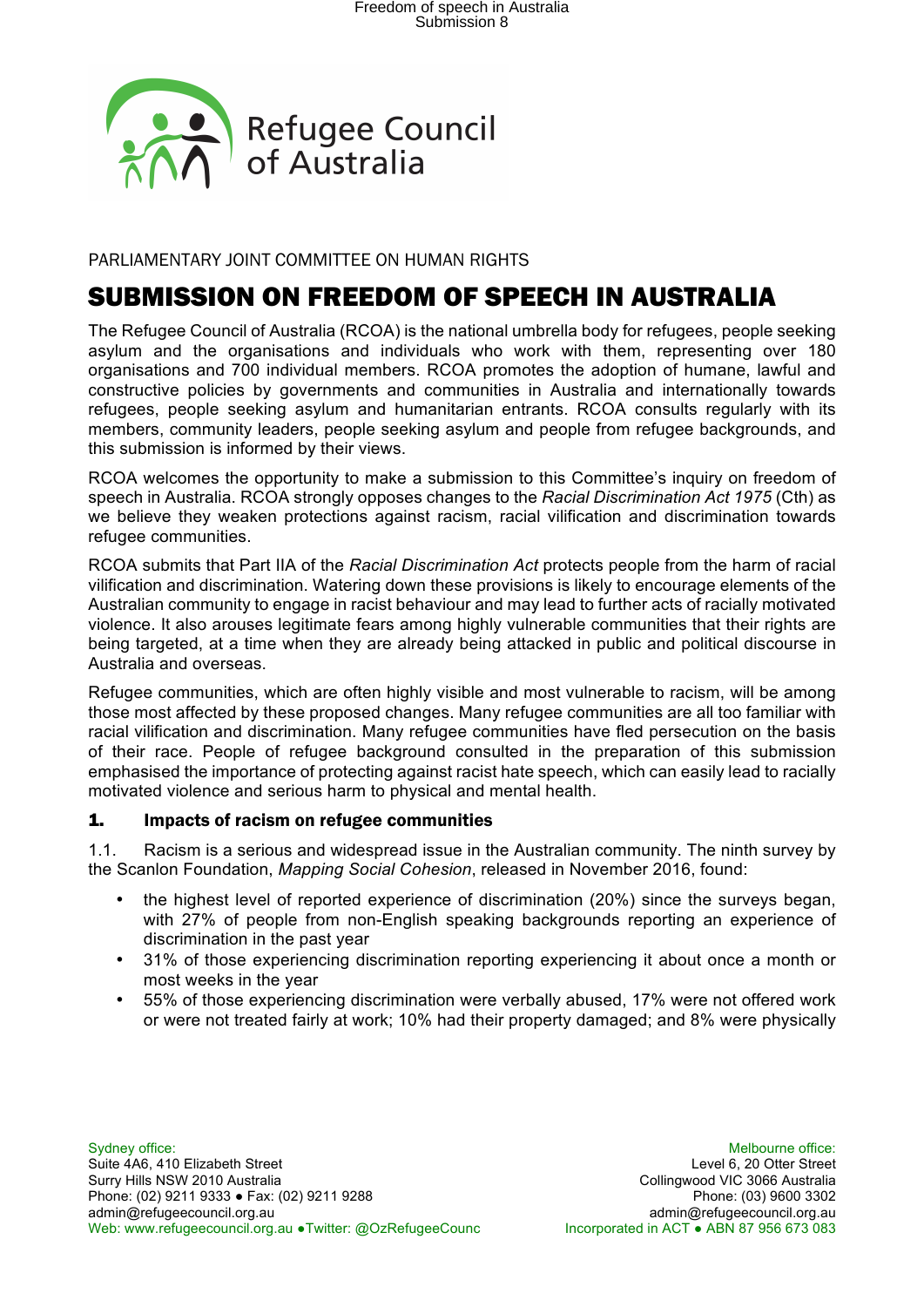attacked, and 22-25% of people consistently report a personal negative opinion of Muslims. 1

- 1.2. Another report by the Scanlon Foundation released in August 2016, also found:
	- 77% of the South Sudanese participating in the survey reported discrimination, and 43% of these reported experiencing property damage and physical attack
	- those born in African countries reported the highest level of discrimination, averaging 54% with several groups reporting averages of more than 50%
	- 25% of people from South Sudan reported experiencing discrimination at least once a month
	- 51% of Muslims born in Australia reported discrimination, while 46% of those born in Iraq and 27% of those born in Iran also reported experiencing discrimination.<sup>2</sup>

1.3. Another report by the Scanlon Foundation in 2013, focusing on recent arrivals, found that 41% of newly arrived communities from non-English speaking backgrounds had been discriminated against because of their skin colour, ethnic origin or religious beliefs in the previous year.<sup>3</sup>

1.4. Racism and racial vilification has a significant impact on people from refugee backgrounds and their communities. Racial hatred and vilification can cause emotional and psychological harm, as well as reinforce other forms of discrimination and exclusion. Furthe, by tolerating offensive, humiliating and intimidating language we may open the door to more severe acts of harassment, intimidation or violence.

1.5. *Racism and community participation:* Racist behaviour has significant impacts on a person's engagement in the community. People from refugee backgrounds consulted by RCOA have shared many experiences of racism at work, in public places, on public transport and in social activities such as sporting clubs. These experiences of racism, especially words that 'offend', 'insult' and 'humiliate', cause people to disengage with community life. Many people have told us how they no longer go out in public because of experiences of racially motivated verbal and physical abuse. This had led to isolation, exclusion and mental health issues. People from refugee backgrounds have also reported experiences of verbal abuse when participating in sport, which has led many to leave the sporting clubs.

1.6. *Racism and health:* Racism also has a significant impact on a person's physical and mental health. Many people have talked of experiences of depression, anxiety and physical complaints due to racial abuse and vilification. Psychological harm has been a significant issue in many racial vilification cases. Previous case law regarding section 18C shows that racial abuse and discrimination can cause significant psychological issues.<sup>4</sup>

1.7. There has been significant academic research into the impacts of racism on mental health, which has found an 'association between self-reported racism and ill health for oppressed racial groups.'<sup>5</sup> A VicHealth report in 2012 has also demonstrated that experiences of racism are associated with poor mental health.<sup>6</sup>

1.8. In 1991, the National Inquiry into Racist Violence made recommendations which led to the enactment of section 18C of the *Racial Discrimination Act*. The inquiry found that:

<sup>1</sup> Andrew Markus, *Mapping Social Cohesion* (Scanlon Foundation, 2016), pp. 25-26, 43.

<sup>2</sup> Andrew Markus, *Australians Today* (Scanlon Foundation, 2016), pp. 60-63, 67, 82.

<sup>3</sup> Andrew Markus, *Mapping Social Cohesion: Recent Arrivals Report* (Scanlon Foundation, 2013), p. 1.

<sup>4</sup> See *Rugema v Gadsten Pty Ltd & Derkes* [1997] HREOCA 34; *Gama v Qantas Airways Ltd* (No.2) [2006] FMCA 1767, para [125].

<sup>5</sup> Y. Paradies, "A Systematic Review of Empirical Research on Self-Reported Racism and Health," *International Journal of Epidemiology* 35, no. 4 (July 12, 2006): p. 888.

<sup>6</sup> Victorian Health Promotion Foundation, *Mental Health Impacts of Racial Discrimination in Victorian Aboriginal Communities: Experiences of Racism Survey : A Summary.* (Carlton South, Vic.: Victorian Health Promotion Foundation, 2012), p. 2, http://visions-download.unimelb.edu.au/Mental%20health%20impacts\_racial%20discrim\_Indigenous-4.pdf.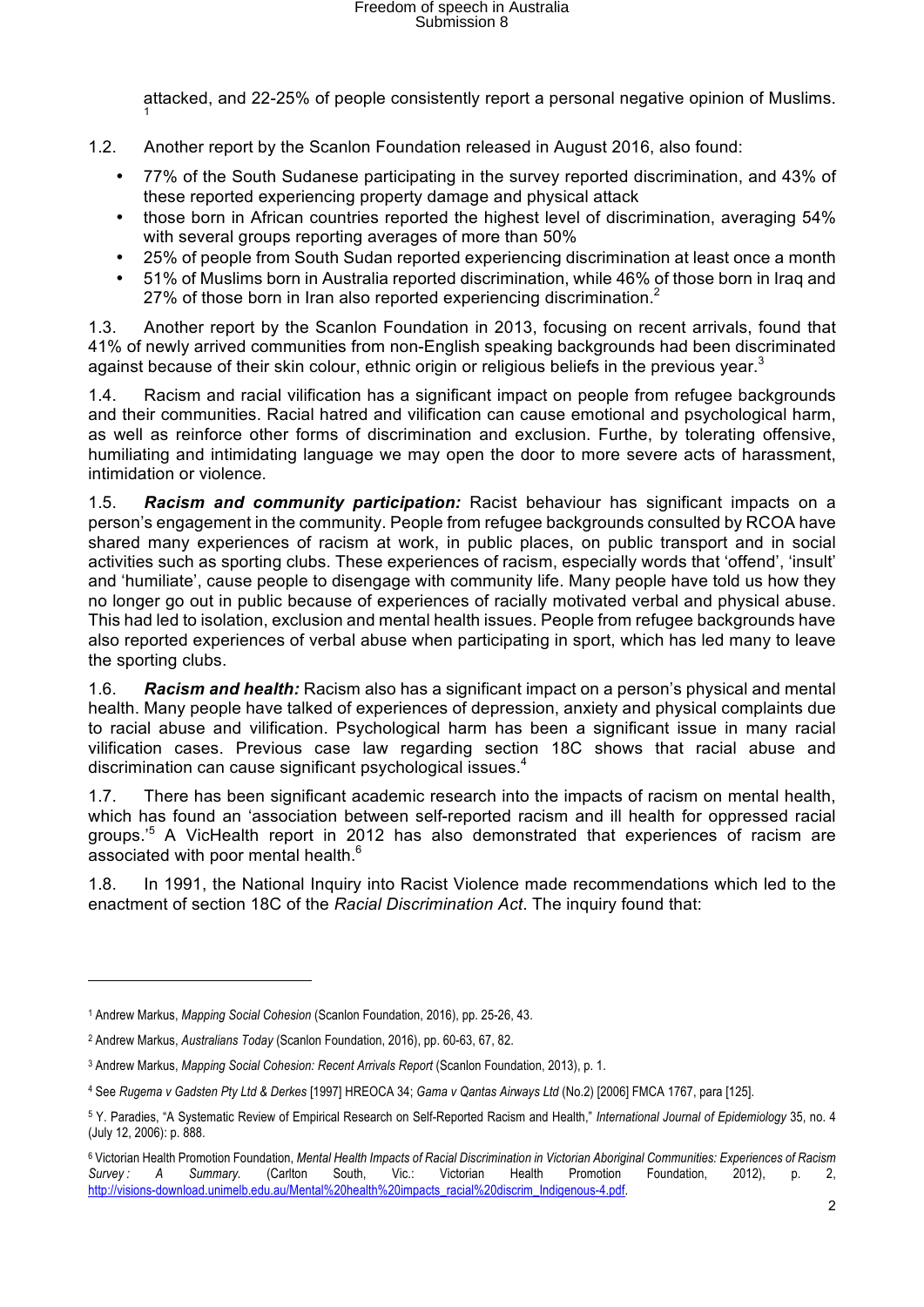*Physical violence is not the only, or even in some cases the most important, form of racist violence. The physical effects of violence often cause less damage to the individual victim than the psychological effects.*<sup>7</sup>

1.9. RCOA is concerned that changes to the *Racial Discrimination Act* will encourage racial abuse, with significant impacts on the mental health of people from refugee and asylum seeker backgrounds. Experiencing racial abuse in Australia will further undermine their vulnerable mental health, caused by their previous persecution and often by experience of torture and trauma.

1.10. *Racism in the workplace:* Racism is also a significant issue for refugee communities in the workplace. Racism can have significant effects on a person's work, productivity and rapport with employees. Racist comments can also be detrimental to those seeking work, as harmful negative stereotypes are often portrayed about refugee communities, which is likely to negatively affect their employment.

1.11. Some people have spoken of their of fear going to work because of the racist abuse they encounter. This is exemplified in the Human Rights and Equal Opportunity Commission case of *Rugema v Gadsten Pty Ltd & Derkes*, in which the Commission found that a workplace breached section 18C of the *Racial Discrimination Act* because of one employee's racist language and signs against another employee, a former refugee from Uganda. These abuses included comments such as 'black <sup>'</sup> and 'lazy black '. This racial abuse had such a severe impact that the man was unable to concentrate, had become suicidal and had to be hospitalised, suffering a severe major depressive disorder. This example highlights the important protections 18C provides against racism in the workplace.

1.12. *Racism in education:* Refugee communities' experience of education is also significantly affected by racism. Some have discussed being verbally abused by classmates and teachers, as well as being treated unfairly because of their race. Teachers have verbally attacked students because of the colour of their skin or because of their cultural background. These abuses can also hinder people from attending education, significantly affecting a person's engagement in education and later employment. Many people have also raised concerns about people assuming that their limited English language means they are poorly educated or not intelligent.

1.13. *Racism and settlement:* Racism also affects the settlement of newly arrived communities. For those who are new to Australia, finding housing, employment and participating in public life is vital to ensure successful settlement into life in Australia. As discussed above, racism affects a person's participation in community life, education and employment, thus hindering vital aspects of the settlement process.

1.14. Racism also alters people's perceptions of the Australian community, as people fear that the majority of Australians are racist, thus impairing social cohesion. Many people have expressed concern that, because of the negative stereotypes and racist comments directed to them, they would not be 'accepted' into the Australian community. Such experiences have ongoing negative consequences for communities' settlement and their health and wellbeing, especially for young people.<sup>8</sup>

1.15. *Racism and structural inequality:* Racism occurs not only through express verbal attacks but also through systemic and inherent structures of inequality. While these laws cannot address these structural inequalities, they do at least set a minimum standard of respect for all members of the public.

1.16. As some of those consulted by RCOA have argued, addressing the issues of privilege, history and society needs to involve more than simply changing the law but at the very least 'it would be nice not to get racially abused on the bus.'

 $\overline{a}$ 

<sup>7</sup> Human Rights and Equal Opportunity Commission, *Racist Violence* (1991), p 168.

<sup>8</sup> See VicHealth, "Racism and its links to the health of young people", http://www.vichealth.vic.gov.au/Publications/Freedom-fromdiscrimination/Racism-and-young-people-research.aspx.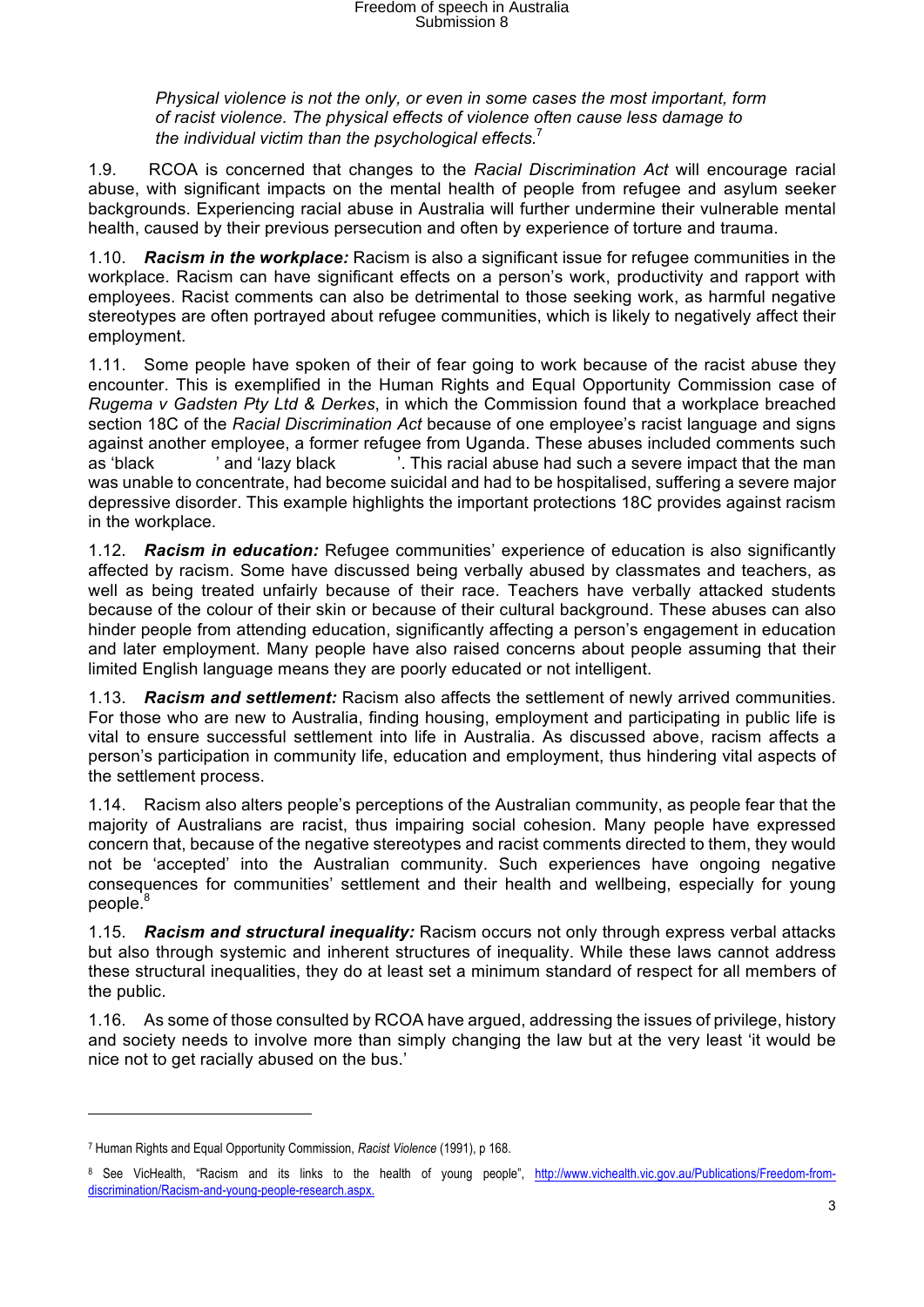1.17. Another refugee community member commented that, while the *RDA* has not addressed issues of systemic racism, it at least forces people to reconsider the language they use when making bigoted comments: 'The only thing [the Act] changed is that it will censor what people say to you.' As another person said, by removing these protections from the Act, the government is 'whispering' to bigoted people that they are allowed to humiliate people on the basis of race.

1.18. *Racism and further violence:* Racist behaviour and speech can lead to further violence and intimidation. Racist comments and actions can be seen to condone more severe physical attacks directed at members of ethnic or cultural groups. Many people consulted regarding these changes emphasised the fear that by watering down protections against racial abuse, it 'opens the door' to other acts of racial based violence. Racial incitement to hatred and violence is a particular concern to members of refugee communities, as many fear the repeat of the Cronulla riots and other similar events.

### 2. Racism and the current political debate on refugee and asylum seeker issues

2.1. RCOA has often highlighted the harmful nature of public discourse targeting people seeking asylum. It cannot be ignored that those seeking asylum in Australia are from specific ethnic backgrounds. As such, there is a fine line, especially in the public's perception, between comments directed against people seeking asylum and comments directed against certain ethnic minorities.

2.2. In our annual submissions to the Australian Government on the Refugee and Humanitarian Program,<sup>9</sup> a number of former refugees have expressed significant concern at the racist and derogatory comments directed towards people seeking asylum. This negative portrayal by some politicians and public figures has encouraged racial abuse towards refugee and asylum seeker communities.

2.3. These racist and misleading comments affect not only those who arrive by boat but also those resettled through Australia's offshore refugee program. A startling assertion made by a community representative in Western Australia (and echoed in other states) during RCOA's consultations on the 2011-12 Refugee and Humanitarian Program was that refugees coming through Australia's offshore resettlement program should be warned about the negative public attitudes towards refugees before they arrive in Australia.<sup>10</sup>

2.4. RCOA has and continues to express concern about the increasingly divisive tone of public debate, by the media, public figures and politicans. Such comments effectively serve to condone and even encourage racist behaviour, even if the *Racial Discrimination Act* is not changed. We call on Australian politicians and public figures to show leadership by condemning all forms of racism, and by educating people about the dangers of, and harms caused by, racism.

#### 3. Sections 18C and 18D strike an appropriate balance

3.1. Sections 18C and 18D of the *Racial Discrimination Act* are designed to balance freedom of speech with the rights of people not to be racially vilified. These sections were enacted in recognition of the clear harms caused by such racial vilification, and the importance of protecting minorities in our multicultural society.

3.2. RCOA supports and recognises the value of free speech. Many people from refugee and asylum seeker communities have fled to Australia because of persecution resulting from the exercise of free speech. Those consulted by RCOA have often stated that they value the protections for free speech in Australia and see them as a cornerstone of democracy.

3.3. However, freedom of speech is not absolute and needs to be balanced against other important rights, such as freedom from racial vilification and discrimination. As one person from a

 $\overline{a}$ 

<sup>9</sup> RCOA's submissions on the Refugee and Humanitarian Program can be viewed at http://www.refugeecouncil.org.au/our-work/annualconsultations/.

<sup>10</sup> See http://www.refugeecouncil.org.au/r/isub/2011-12-IntakeSub-Sec6.pdf.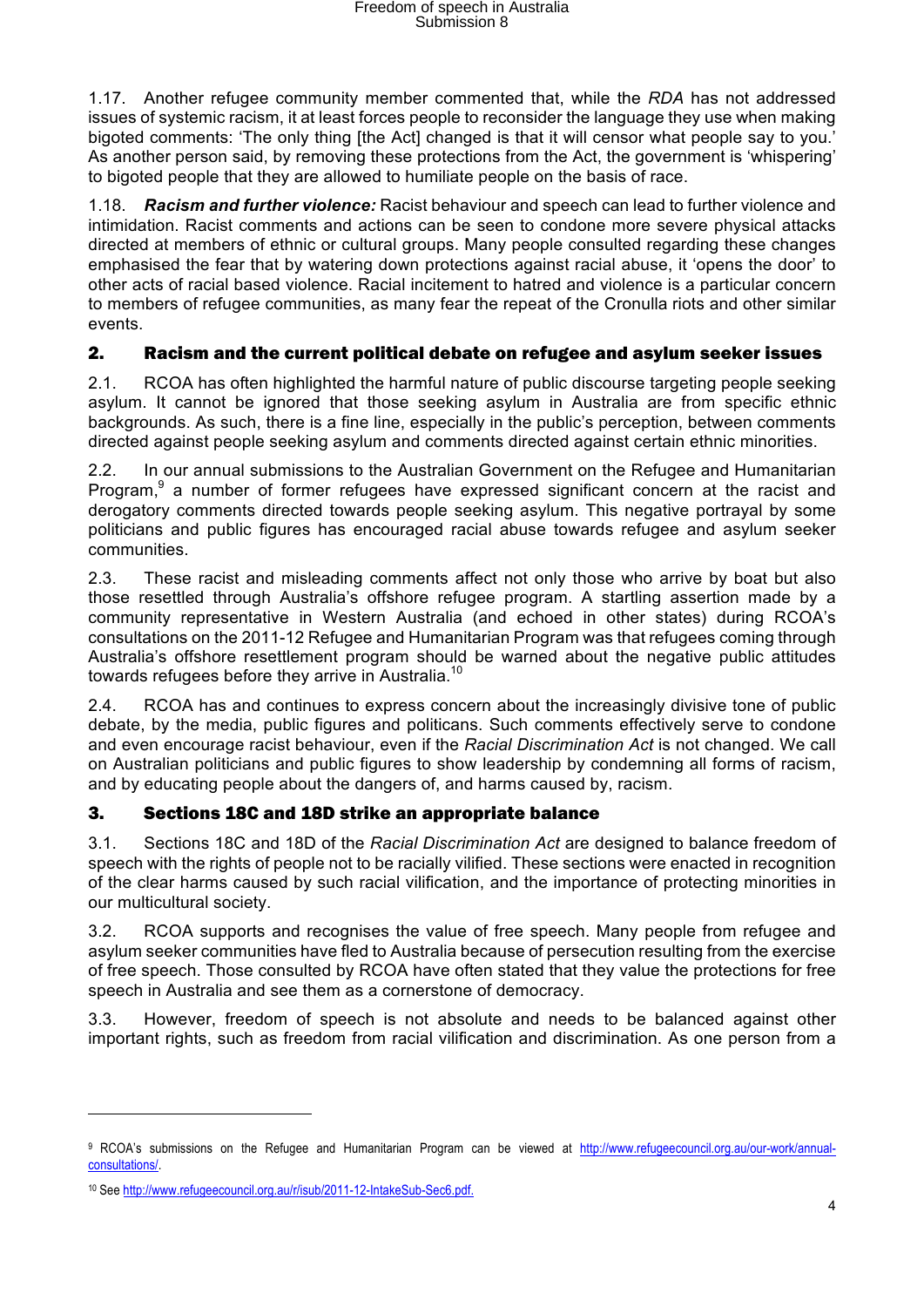refugee background notes: 'Free speech is very important. Some of us have never had free speech … but you cannot use your free speech to vilify and demonise others.

3.4. In our view, the Act has struck the right balance. We disagree with the suggestion made by the Attorney-General that the section protects mere hurt feelings.<sup>11</sup> Rather, case law shows that the conduct must have 'profound and serious effects, not to be likened to mere slights'.<sup>12</sup> As such, the law requires that the harm complained of must be significant. If they do not meet this threshold, they have been dismissed appropriately.

3.5. As stated by Justice Bromberg, the words 'offend, insult, humiliate' should be understood to refer to conduct that is 'injurious to the public interest and relevantly, the public's interest in a socially cohesive society.'<sup>13</sup> Thus it is important to consider the harm such racist conduct causes to social cohesion in the community when considering the merits of the case. As discussed above, racist behaviour has a significant impact on social cohesion in the community.

3.6. In our view, the Attorney-General's comments also belittle the significant harm that members of refugee communities can face when confronted with such racist behaviour. As discussed above, words that offend, insult and humiliate have serious impacts on refugee communities and their engagement in the public sphere.

*3.7.* It is also important to recognise that racial abuse often restricts freedom of speech, by silencing those abused. Refugee communities have told us how they feel silenced or marginalised when speaking about a certain issue because of racism within the broader community. Thus, racism can make a person less free to speak.

#### 4. Complaints mechanisms

4.1. RCOA believes that the existing process of making a complaint under the *Racial Discrimination Act* is effective. As a conciliation tool, the law provides a civil and educative process to bring aggrieved parties together through mediation. Over the past five years, the Australian Human Rights Commission has received an average of 130 racial vilification complaints each year. According to the Human Rights Law Centre, 'a very small percentage of complaints (4% in 2012-13) are terminated because they are trivial, misconceived or lack substance. The majority are resolved through mediation. Few complaints go on to court (less than 3% in 2012-13).<sup>14</sup> This shows the significant role the laws play not through the courts but through mediation and conciliation processes. RCOA emphasises the need to ensure adequate access to these complaint mechanisms, especially for refugee communities.

4.2. RCOA acknowledges the support available for members of refugee communities, including the use of translators and the extensive list of translated information packs. However, more could be done to increase community awareness regarding the process for making a complaint to the Australian Human Rights Commission. Most people consulted for this submission were not aware of the process for making a complaint and how such an issue is resolved. More education sessions, community engagement activities and dissemination of fact sheets could help towards increasing community understanding of the conciliation process of the Australian Human Rights Commission.

#### *Recommendation 1*

*The Committee should recommend that the the Racial Discrimination Act 1975 should not be amended.*

<sup>11</sup> Attorney-General George Brandis, Press Conference, Parliament House, 25 March 2014, http://www.attorneygeneral.gov.au/transcripts/Pages/2014/First%20Quarter/25March2014-PressConference-ParliamentHouse.aspx

<sup>12</sup> *Creek v Cairns Post Pty Ltd* [2001] FCA 1007, para [16].

<sup>13</sup> *Eatock v Bolt* [2011] FCA 1103, para 263.

<sup>14</sup> Human Rights Law Centre, "Racial Vilification Laws: New Resources to Help the Public Give Feedback on Changes," accessed April 25, 2014, http://hrlc.org.au/racial-vilification-laws-new-resources-to-help-the-public-give-feedback-on-changes.